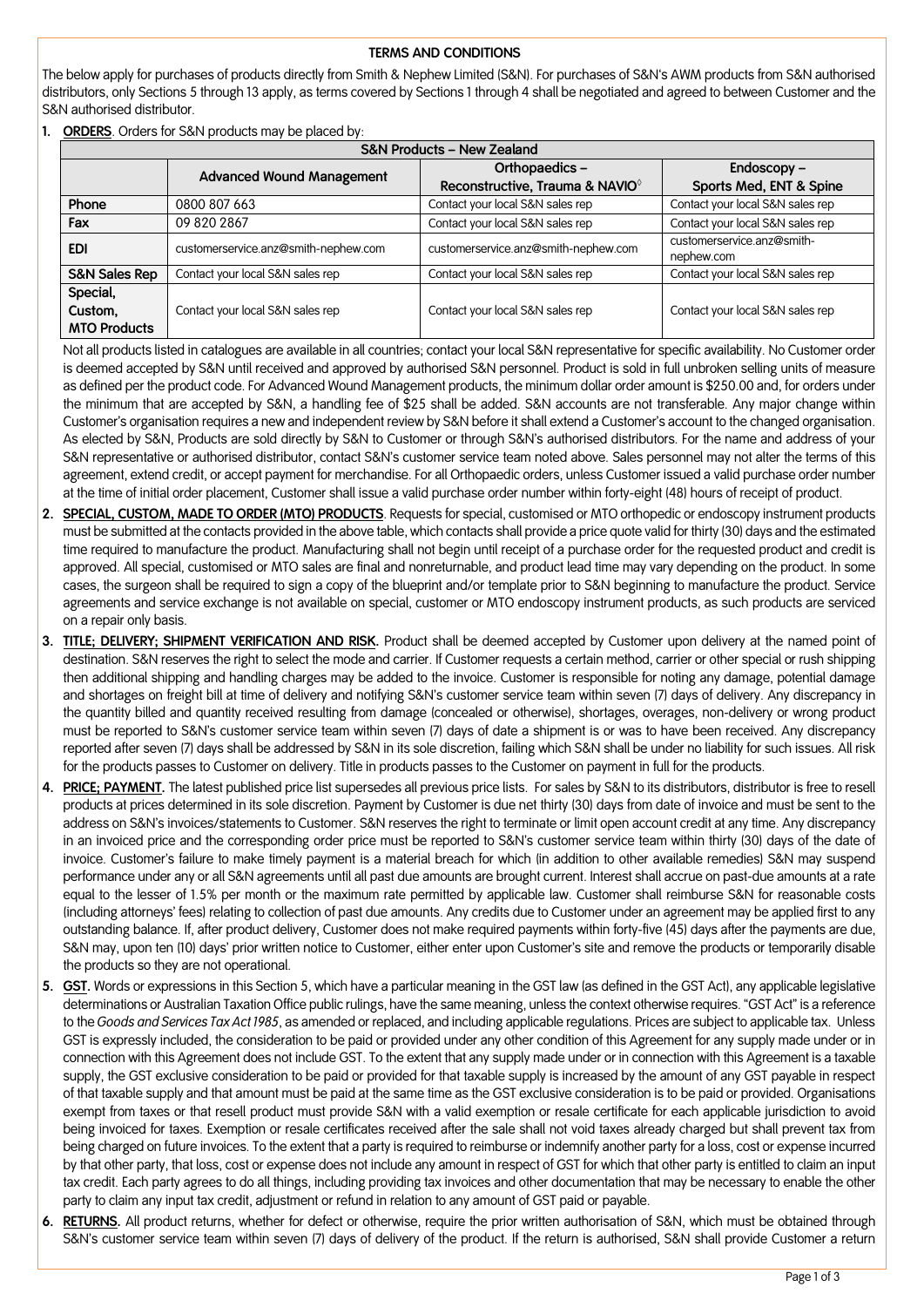authorisation, and Customer must return the product to S&N within seven (7) days of receipt of such return authorisation. Any product returned after seven (7) days shall be addressed by S&N in its sole discretion. Credit shall be issued only after product is received by S&N and then examined and determined to be returnable by S&N's return goods department. Customer shall not make any changes to the return authorisation without receiving prior approval through S&N's customer service team. In addition, product may be returned only under the following conditions:

- From date of invoice, up to seven (7) for Advanced Wound Management and Orthopaedic products and up to thirty (30) days for Endoscopy products.
- A restocking fee shall be charged: the greater of 15% or \$50 for Advanced Wound Management products and 20% for Orthopaedic and Endoscopy products, except for product defects or an error by S&N.
- Only unopened, fully unbroken selling units of measure as defined per the product code.
- Credit, if allowed, shall be based on saleable product still listed in S&N's current price list.
- For Advanced Wound Management products, a copy of the original invoice is included.
- S&N reserves the right to destroy product shipped to S&N that it deems unfit for sale.
- S&N shall not accept returns for product:
	- not in standard S&N packaging.
	- purchased through anyone other than S&N.
	- with unauthorised labels or that has been defaced.
	- that is a temperature controlled product.
	- that is obsolete, discontinued, special price, damaged or in broken selling units of measure.
	- that is a sterile Endoscopy products with less than 1 year of shelf live remaining.
	- except for warranty claims, NAVIO<sup>®</sup> products may not be returned.
- **7. PRODUCT RECALLS.** If Customer is directed to assist in any suspension of supply or recall of products for any reason by S&N, the Therapeutic Goods Administration or a health or other authority, Customer shall cooperate and comply with all such directions and provide all assistance requested by S&N.
- **8. PPSA.** In this Section 8: (i) "PPSA Law" means *Personal Property Securities Act 1999* (PPS Act), as amended or replaced, and applicable regulations and any amendment made to any other legislation as a consequence of the PPS Act; and (ii) a term that is used in italics has the same meaning as in the PPS Act. Customer acknowledges and agrees that: (i) this Agreement creates a *security interest* in all present and after acquired products and any *proceeds* as security for Customer's obligations to S&N; (ii) S&N is a *secured party* in relation to the products and any *proceeds*, and is entitled to register its interest on the *register* as a *security interest* and a *purchase money security interest*, at the discretion of S&N; (iii) S&N may, by notice to Customer, require Customer to take all steps that S&N considers to be necessary or desirable to ensure its *security interest* in the products and the *proceeds* is enforceable, and to perfect or better secure the position of S&N under this Agreement as a first ranking security, and Customer shall comply with that notice; (iv) Customer shall comply with a notice from S&N under this clause at the cost and expense of Customer; (v) Customer shall promptly inform S&N of any change to information that it provides to S&N under this clause; and (vi) S&N is not obliged to give any notice, document or information under the PPSA Law (including notice of a verification statement) unless the provision of the notice, document or information is required by the PPSA Law and cannot be excluded. Customer agrees that nothing in section 114(1)(a), 133 and 134 of the PPS Act shall apply to any agreement, or the *security* under any agreement, and waives its rights under sections 121, 125, 129, 131 and 132 of the PPS Act.
- **9. COMPLIANCE.** Each party shall conduct its business and affairs in an ethical manner and comply with all applicable laws, regulations, and industry codes. Any breach by Customer or its representatives or agents shall entitle S&N to terminate this agreement immediately upon S&N's written notice to Customer. Customer acknowledges receipt of S&N's Code of Conduct that is available on S&N's website at [http://www.smith](http://www.smith-nephew.com/compliance/global-compliance-programme/)[nephew.com/compliance/global-compliance-programme/.](http://www.smith-nephew.com/compliance/global-compliance-programme/) All transactions between Customer and S&N in connection with this agreement are made in good faith on the basis of arms-length negotiation and all prices are consistent with fair market value. The prices reflected on S&N invoices incorporate applicable discounts to S&N's list prices for the named products. Prices may be subject to further rebates earned (if any) pursuant to an agreement between Customer and S&N.
- **10. LIMITED WARRANTY.** S&N products are warranted to conform in all material respects to S&N's standard specification for a particular product in effect at the time of product delivery to the buyer (including any tolerance parameters) for the warranty period specified for the products at [www.SNWarranties.com](http://www.snwarranties.com/) (Warranty Period); provided, however, for any products for which ArthroCare Corporation is the legal manufacturer, the product warranty (including warranty length) is as stated in the Information For Use (IFU) accompanying the product (see product packaging for the name of the legal manufacturer). The Parties specifically agree that the products are supplied to Customer for business purposes and, to the extent not prohibited by law, provisions of the *Consumer Guarantees Act 1993*, as may be amended from time to time, do not apply. To the extent not prohibited by law, for any products found to not be in conformance with this warranty during the Warranty Period, this warranty provides and is restricted to, as elected by S&N, (i) repair or replacement of such products or the supply of equivalent products without charge and within a reasonable period of time; (ii) the payment of the cost of replacing the products or of acquiring equivalent products; or (iii) the payment of the cost of having the products repaired. If S&N repairs or replaces product under this warranty and requests Customer to return such product, Customer must ship such product to S&N freight prepaid by Customer. Customer shall be invoiced for any replacement product if Customer does not return the requested replaced product within thirty (30) days after S&N's shipment of the replacement product. This warranty does not cover and is voided by any of the following: (i) product packaged or labeled by someone other than S&N or its authorised agents; (ii) product not used in compliance with the specifications, instructions or claims for use of the product; (iii) equipment product used in conjunction with disposables or accessories not specified for use with such equipment; (iv) equipment product used in conjunction with reprocessed disposables or accessories; (v) modification of product; (vi) product past its expiration date; (vii) normal wear and tear; (viii) damage due to misuse, reprocessing, alteration, unauthorised repair or negligent handling or damage due to lack of care by the owner, user or handler of the product including but not limited to storage, handling or cleaning; or (ix) any other damage inflicted to products by the owner, user or handler. A 90-day warranty on repairs applies to the defective component repaired. This warranty applies only to the original buyer from S&N (or its authorised distributor) and is not transferable. **EXCEPT TO THE EXTENT PROHIBITED OR OTHERWISE REQUIRED BY APPLICABLE LAW, THIS WARRANTY IS THE SOLE WARRANTY OF S&N, AND ALL OTHER WARRANTIES OF ANY KIND OR DESCRIPTION WHATSOEVER, INCLUDING WARRANTIES OF MERCHANTABILITY, SATISFACTORY QUALITY AND FITNESS FOR A PARTICULAR PURPOSE, EXPRESSED OR IMPLIED, ARE EXCLUDED.**